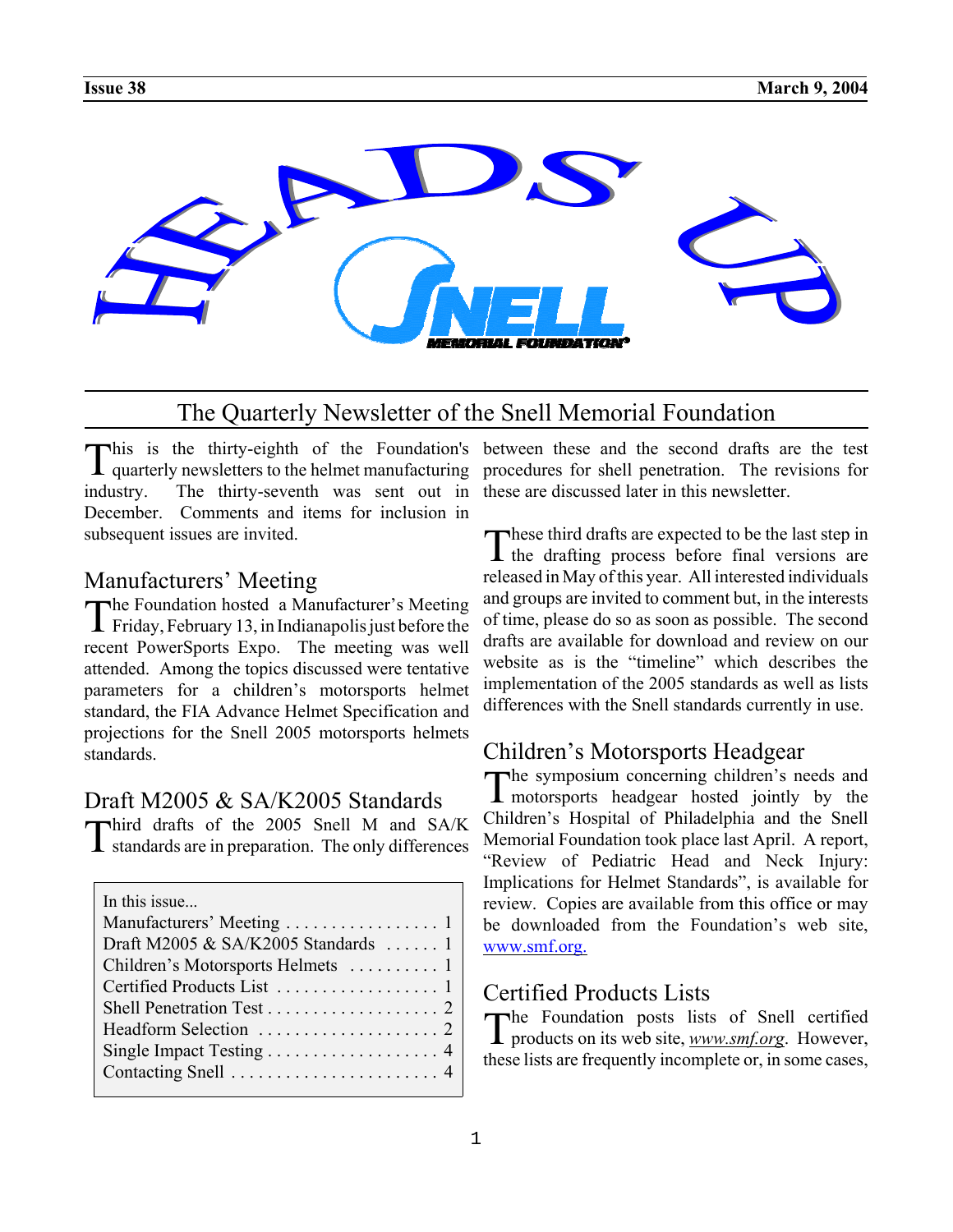outdated. Manufacturers are asked to check these lists frequently and to point out any errors and omissions. Since many people check these lists, missing or  $\sum$  misspelled entries may represent lost sales while entries for discontinued items will create frustration and disappointment. Once we certify a helmet, we want everyone to know. Please help us out.

## Shell Penetration Test

The shell penetration test in the first Snell standards<br>could more reasonably have been called a shell deflection test. A four pound, pointed impactor was dropped through three feet onto a section of helmet that was supported on an upright hollow cylinder with an inner diameter of one and three quarter inches. If the shell deflected more than 3/8 of an inch into the hollow, the helmet was rejected.

The current shell penetration test drops a heavier impactor, 3 kg, from considerably higher, 3 meters but requires only that the penetrator not break through to make direct contact with a headform placed inside the helmet. Excepting only the 1985 Snell motorcycle helmet standard, this test has been in place in Snell motorsports standards since 1970 and also appears in the DOT motorcycle helmet standard, FMVSS 218, as well as a host of other national and international standards.

The third drafts of the 2005 Snell M and SA/K  $\perp$  standards, due out shortly, are expected to include some revisions which will not change the test materially but which will more precisely define how the test is to be applied. For the first time in Snell standards, the penetration test sites will be limited to points on or within a specified test line as drawn on the helmet shell. Also, these sites will now be required to be no closer than 6 cm to the center of any previous impact or penetration test.

The description of the test headform will also be modified. Realistically, all that is required of the headform is that it conform to the inner surface of the helmet beneath the site of the penetration test, that it support the helmet with no discernible deflection

throughout the shock delivered by the falling impactor, and that it accommodate some telltale to identify instances of direct contact with the impactor point. The modified headform description will facilitate building simpler, more efficient test hardware that will enable testing over all the legitimate sites throughout all the size ranges of helmets expected to be submitted for Snell testing.

Current test gear limits the Snell penetration test<br>
Csites to the crown area of most helmets. Although no surprises are expected, there is, at least, a chance that some helmets that performed well in crown area penetrations tests may fail when tested near the test lines at the sides of the helmet. However, manufacturers of DOT qualified motorcycle helmets must deal with similar test requirements as specified in FMVSS 218 and manufacturers of helmets to be used in automotive racing may soon have to deal with an even more stringent test as specified in the FIA Advanced Helmet Test Specification.

This FIA Advanced Helmet Test Specification requires, among other things, that helmets withstand a 4 kg penetrator dropped through 3 meters and allow no direct contact between the penetrator and the supporting headform.

## Headform Selection Procedures

The first and possibly most important operation in Snell helmet test procedures is helmet marking. The test technician examines the helmet, selects the most appropriate headform, positions the helmet on the headform and then marks the test lines that will guide the impact testing that will follow.

There's not much drama or excitement, helmets don't start crashing into anvils until later. Most visitors to the lab wait patiently through the marking demonstration for the destruction that follows. However, visiting test technicians scrutinize the operation carefully. A mistake in the helmet marking will not usually allow a bad helmet to pass but it may cause good helmets to fail.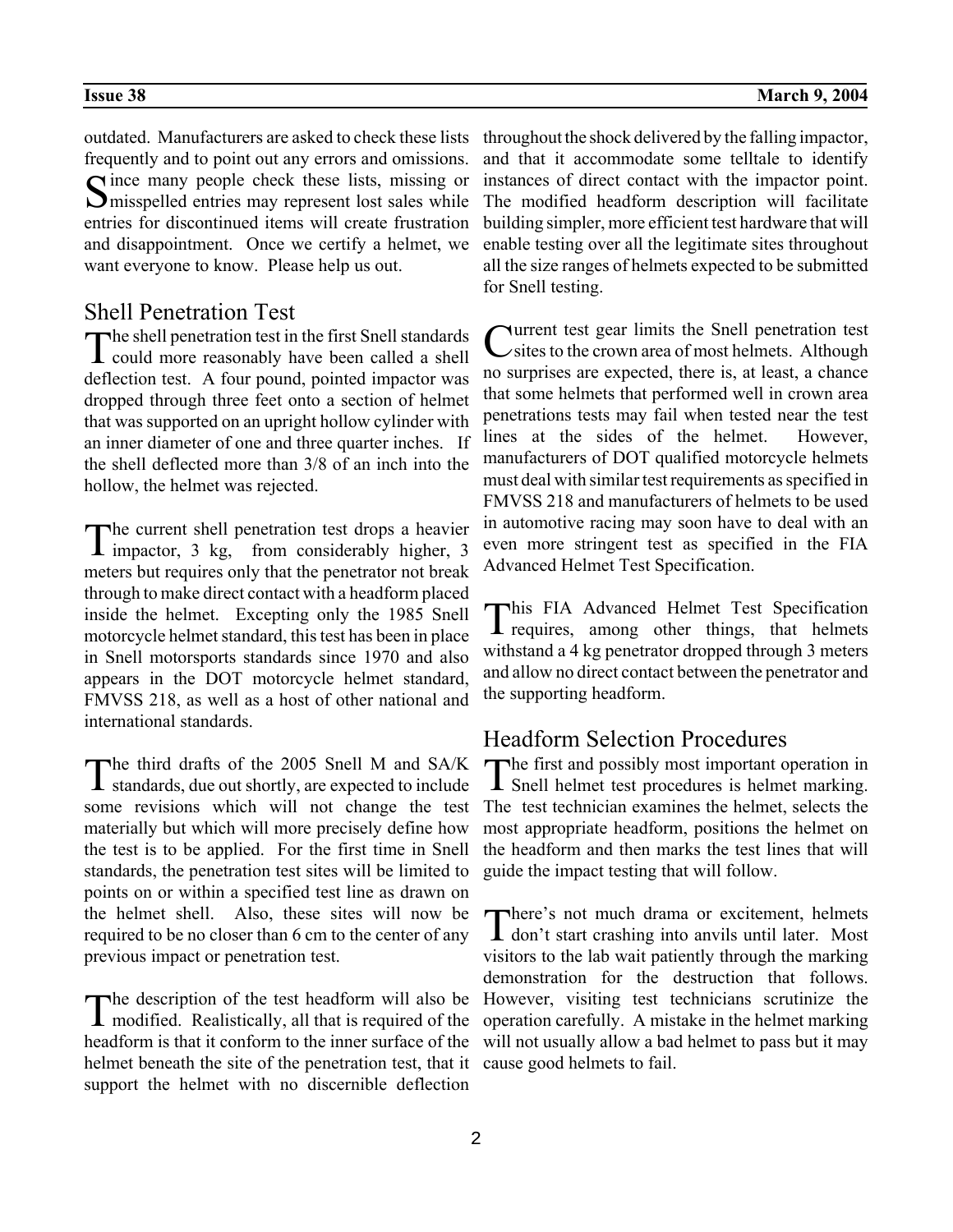Most Snell testing demands that the technician<br>Mdraw on his experience and imagination to perform the most punishing test on a helmet that the standard will allow. But helmet marking presumes, instead, that a knowledgeable consumer will be wearing a properly fitted unit positioned and adjusted to provide the best protection of which that helmet is capable. The technician must select the proper headform and then position the helmet first to provide the necessary visual field and then the most complete impact protection possible. In short, when testing, the technician must try to destroy the helmet but when marking, the technician must select the headform and position the helmet for the most favorable test outcome possible.

Snell standards allow any of five different headforms ranging from the smallest, the ISO A headform with a 50 cm (19 <sup>3</sup>/<sub>4</sub> inch) circumference to the largest, the ISO O headform with a circumference of 62 cm  $(24 \frac{1}{2} \text{ inch})$ . However, unlike most hats, helmets are rigid structures so getting a good fit is quite a bit more complicated than matching circumferences. The helmet must match the shape of the wearer's head. If it pinches anywhere, it will not fit properly and no one could reasonably be expected to wear it. Unfortunately, headforms rarely complain. Technicians can reliably tell when a helmet fits loosely but degrees of pinching that might draw howls of protest from the most tolerant individual will often seem a good, snug fit on one of our headforms.

 $\Gamma$ nfortunately, pinching also causes helmets to sit unnaturally high on the headform which, in turn, will cause the test lines to be marked unfairly low on the helmet surface, sometimes as much as twenty millimeters low. Since Snell standards already require helmet manufacturers to build in all the protection a wearer could reasonably carry on his head, the extra twenty millimeters of coverage a poorly chosen headform might tack on is almost sure to cause a failure.

Since the difference between a good, snug fit and  $\sum$  unacceptable pinching is almost imperceptible, the Snell lab has developed an objective procedure for headform selection. Whenever there is any cause for uncertainty, the technician will place the helmet on the smaller of two headforms, square it up and position it to obtain a reasonable visual field. He will then mark the position of the test line at the front and rear centerlines of the helmet.

The technician will then place the helmet on the larger headform, square it up and adjust it so that the mark at the front centerline is at the level of the testline for this particular headform. He will then mark the position of the testline for this headform at the rear centerline and measure the distance to the rear centerline mark made previously. If this distance is greater than a certain value, the indication is that the helmet is not appropriate for the larger headform and should be marked and tested on the smaller. Otherwise, the larger of the two headforms is the most appropriate.

| Smaller<br>Headform | Headform<br>Larger | Expected<br>shift | if gap less<br>than<br>this value,<br>use the<br>headform<br>larger |
|---------------------|--------------------|-------------------|---------------------------------------------------------------------|
| A                   | E                  | 14.8 mm           | $17 \text{ mm}$                                                     |
| E                   |                    | 13.6 mm           | $16 \text{ mm}$                                                     |
|                     | M                  | 10.6 mm           | $13 \text{ mm}$                                                     |
| M                   |                    | 5.5 mm            | mm                                                                  |

The figures in the table are based on the geometries<br>of the five ISO headforms currently in use. Since larger sized helmets are expected to provide more coverage, a certain amount of distance between the two rear centerline marks is expected. If the measured distance is appreciably less than the value in the third column of the table, it is likely that a mistake has been made and the operation should be repeated. However, if the distance equals or exceeds the amount in the fourth column, the indication is that the helmet is too small for the larger headform and that there is a gap between the crown of the headform and the helmet interior.